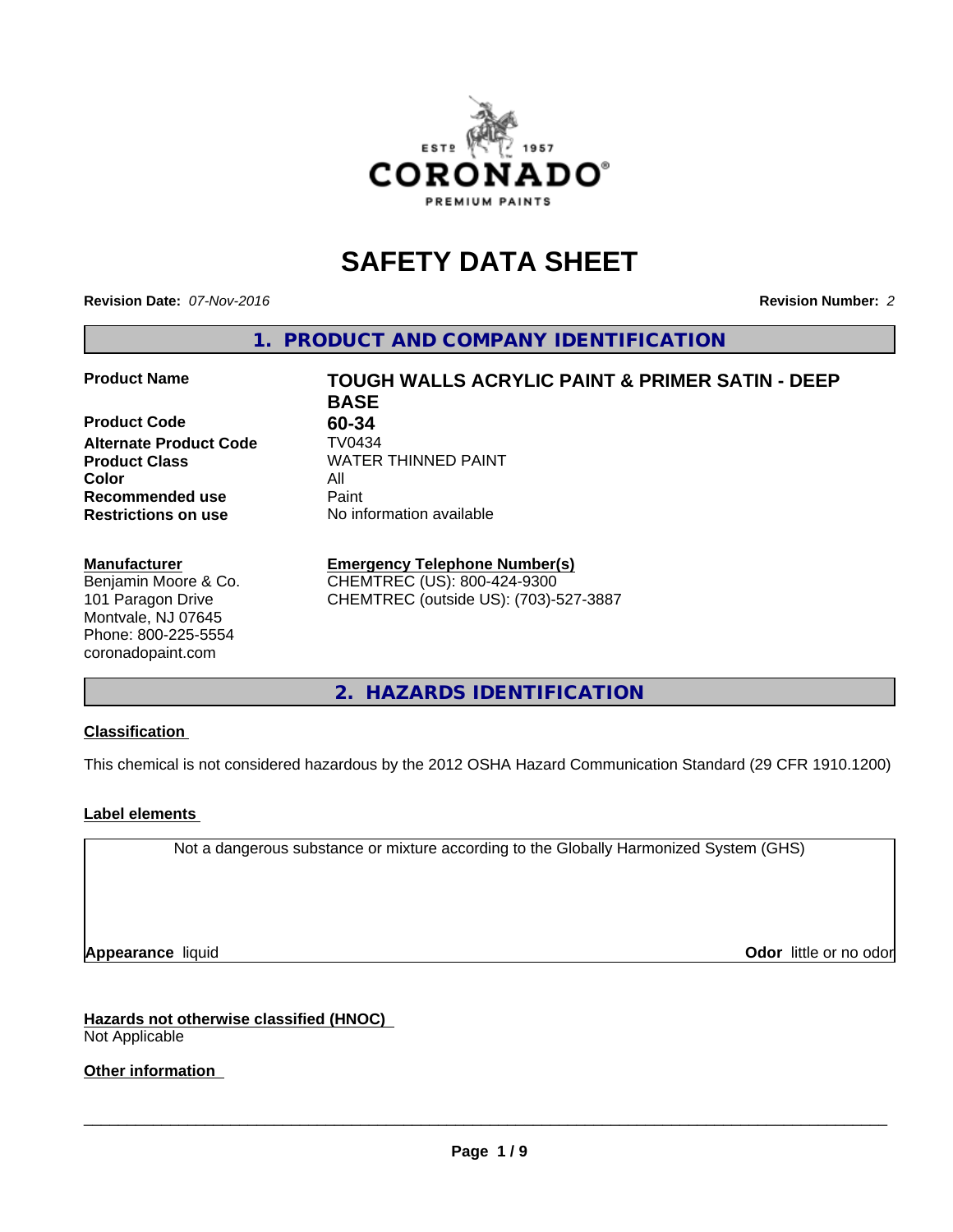No information available

## **3. COMPOSITION INFORMATION ON COMPONENTS**

\_\_\_\_\_\_\_\_\_\_\_\_\_\_\_\_\_\_\_\_\_\_\_\_\_\_\_\_\_\_\_\_\_\_\_\_\_\_\_\_\_\_\_\_\_\_\_\_\_\_\_\_\_\_\_\_\_\_\_\_\_\_\_\_\_\_\_\_\_\_\_\_\_\_\_\_\_\_\_\_\_\_\_\_\_\_\_\_\_\_\_\_\_

| <b>Chemical Name</b>                                                         | <b>CAS-No</b> | Weight % (max) |
|------------------------------------------------------------------------------|---------------|----------------|
| Titanium dioxide                                                             | 13463-67-7    |                |
| Limestone                                                                    | 1317-65-3     |                |
| Kaolin                                                                       | 1332-58-7     | 10             |
| Propanoic acid, 2-methyl-, monoester with<br>2,2,4-trimethyl-1,3-pentanediol | 25265-77-4    |                |
| Sodium C14-C16 olefin sulfonate                                              | 68439-57-6    | 0.5            |
| Ammonia                                                                      | 7664-41-7     | 0.5            |

|                                                                        |               | 4. FIRST AID MEASURES                                                                                                                        |  |  |
|------------------------------------------------------------------------|---------------|----------------------------------------------------------------------------------------------------------------------------------------------|--|--|
| <b>General Advice</b>                                                  |               | No hazards which require special first aid measures.                                                                                         |  |  |
| <b>Eye Contact</b>                                                     | physician.    | Rinse thoroughly with plenty of water for at least 15 minutes and consult a                                                                  |  |  |
| <b>Skin Contact</b>                                                    |               | Wash off immediately with soap and plenty of water removing all contaminated<br>clothes and shoes.                                           |  |  |
| <b>Inhalation</b>                                                      |               | Move to fresh air. If symptoms persist, call a physician.                                                                                    |  |  |
| Ingestion                                                              | if necessary. | Clean mouth with water and afterwards drink plenty of water. Consult a physician                                                             |  |  |
| <b>Most Important</b><br><b>Symptoms/Effects</b>                       | None known.   |                                                                                                                                              |  |  |
| <b>Notes To Physician</b>                                              |               | Treat symptomatically.                                                                                                                       |  |  |
|                                                                        |               | 5. FIRE-FIGHTING MEASURES                                                                                                                    |  |  |
| <b>Suitable Extinguishing Media</b>                                    |               | Use extinguishing measures that are appropriate to local<br>circumstances and the surrounding environment.                                   |  |  |
| <b>Protective Equipment And Precautions For</b><br><b>Firefighters</b> |               | As in any fire, wear self-contained breathing apparatus<br>pressure-demand, MSHA/NIOSH (approved or equivalent)<br>and full protective gear. |  |  |
| <b>Specific Hazards Arising From The Chemical</b>                      |               | Closed containers may rupture if exposed to fire or<br>extreme heat.                                                                         |  |  |

**Sensitivity To Mechanical Impact** No

**Sensitivity To Static Discharge** No

**Flash Point Data Flash Point (°F)**  $\qquad \qquad$  Not applicable **Flash Point (°C)**  $\qquad \qquad$  Not applicable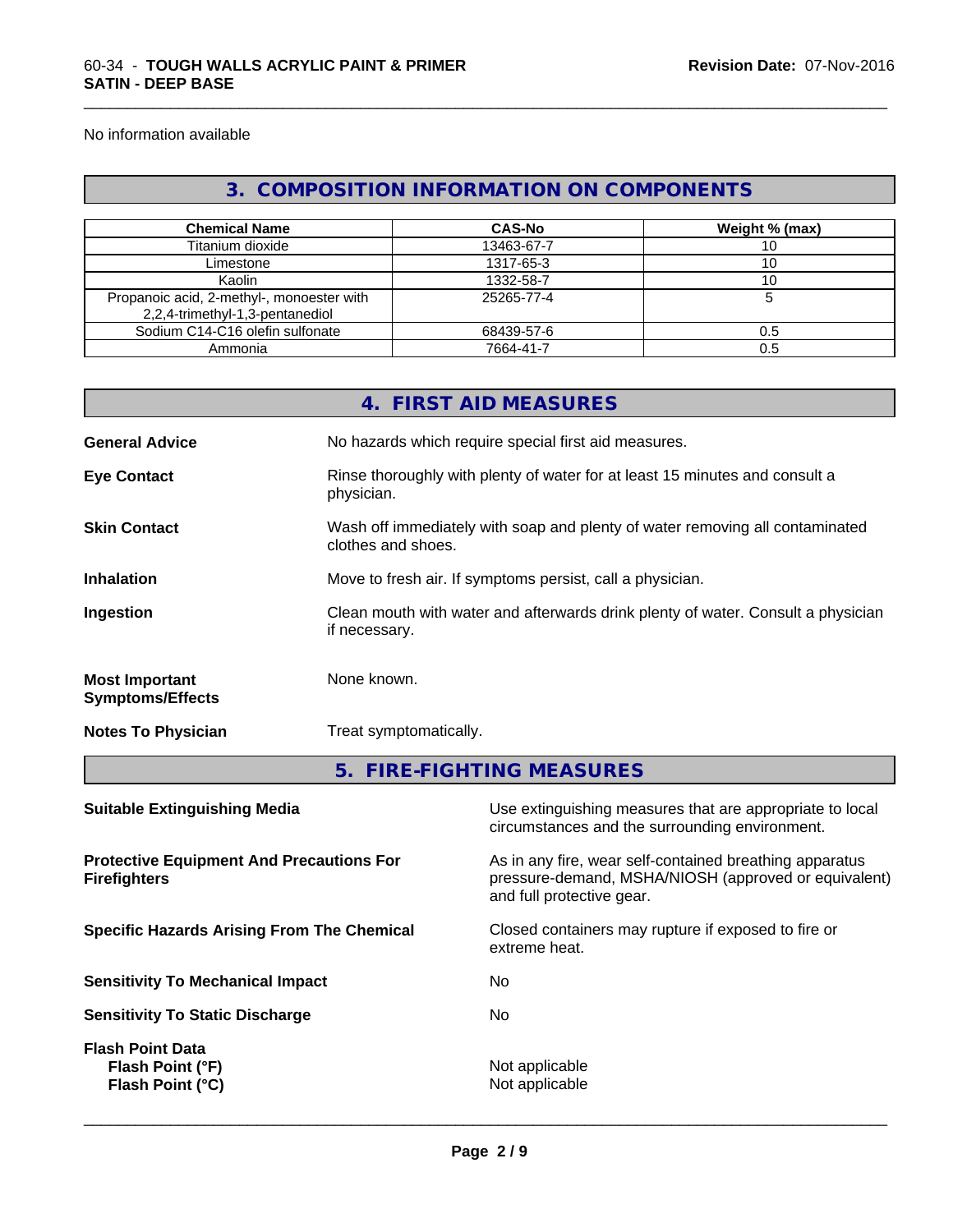|             | <b>Flash Point Method</b>                                    |                        | Not applicable                   |            |  |
|-------------|--------------------------------------------------------------|------------------------|----------------------------------|------------|--|
|             | <b>Flammability Limits In Air</b>                            |                        |                                  |            |  |
|             | <b>Lower Explosion Limit</b><br><b>Upper Explosion Limit</b> |                        | Not applicable<br>Not applicable |            |  |
| <b>NFPA</b> | Health: 1                                                    | <b>Flammability: 0</b> | <b>Instability: 0</b>            | Special: - |  |

## **NFPA Legend**

- 0 Not Hazardous
- 1 Slightly
- 2 Moderate
- 3 High
- 4 Severe

*The ratings assigned are only suggested ratings, the contractor/employer has ultimate responsibilities for NFPA ratings where this system is used.*

\_\_\_\_\_\_\_\_\_\_\_\_\_\_\_\_\_\_\_\_\_\_\_\_\_\_\_\_\_\_\_\_\_\_\_\_\_\_\_\_\_\_\_\_\_\_\_\_\_\_\_\_\_\_\_\_\_\_\_\_\_\_\_\_\_\_\_\_\_\_\_\_\_\_\_\_\_\_\_\_\_\_\_\_\_\_\_\_\_\_\_\_\_

*Additional information regarding the NFPA rating system is available from the National Fire Protection Agency (NFPA) at www.nfpa.org.*

## **6. ACCIDENTAL RELEASE MEASURES**

| <b>Personal Precautions</b>      | Avoid contact with skin, eyes and clothing. Ensure adequate ventilation.                                                                                                         |
|----------------------------------|----------------------------------------------------------------------------------------------------------------------------------------------------------------------------------|
| <b>Other Information</b>         | Prevent further leakage or spillage if safe to do so.                                                                                                                            |
| <b>Environmental Precautions</b> | See Section 12 for additional Ecological Information.                                                                                                                            |
| <b>Methods For Clean-Up</b>      | Soak up with inert absorbent material. Sweep up and shovel into suitable<br>containers for disposal.                                                                             |
|                                  | 7. HANDLING AND STORAGE                                                                                                                                                          |
| Handling                         | Avoid contact with skin, eyes and clothing. Avoid breathing vapors, spray mists or<br>sanding dust. In case of insufficient ventilation, wear suitable respiratory<br>equipment. |
| <b>Storage</b>                   | Keep container tightly closed. Keep out of the reach of children.                                                                                                                |
| <b>Incompatible Materials</b>    | No information available                                                                                                                                                         |
|                                  |                                                                                                                                                                                  |

**8. EXPOSURE CONTROLS / PERSONAL PROTECTION**

#### **Exposure Limits**

| <b>Chemical Name</b> | <b>ACGIH</b>               | <b>OSHA</b>                |
|----------------------|----------------------------|----------------------------|
| Titanium dioxide     | 10 mg/m <sup>3</sup> - TWA | 15 mg/m <sup>3</sup> - TWA |
| Limestone            | N/E                        | 15 mg/m $3$ - TWA          |
|                      |                            | $5 \text{ mg/m}^3$ - TWA   |
| Kaolin               | 2 mg/m <sup>3</sup> - TWA  | 15 mg/m <sup>3</sup> - TWA |
|                      |                            | $5 \text{ mg/m}^3$ - TWA   |
| Ammonia              | 25 ppm - TWA               | 50 ppm - TWA               |
|                      | 35 ppm - STEL              | $35 \text{ mg/m}^3$ - TWA  |

#### **Legend**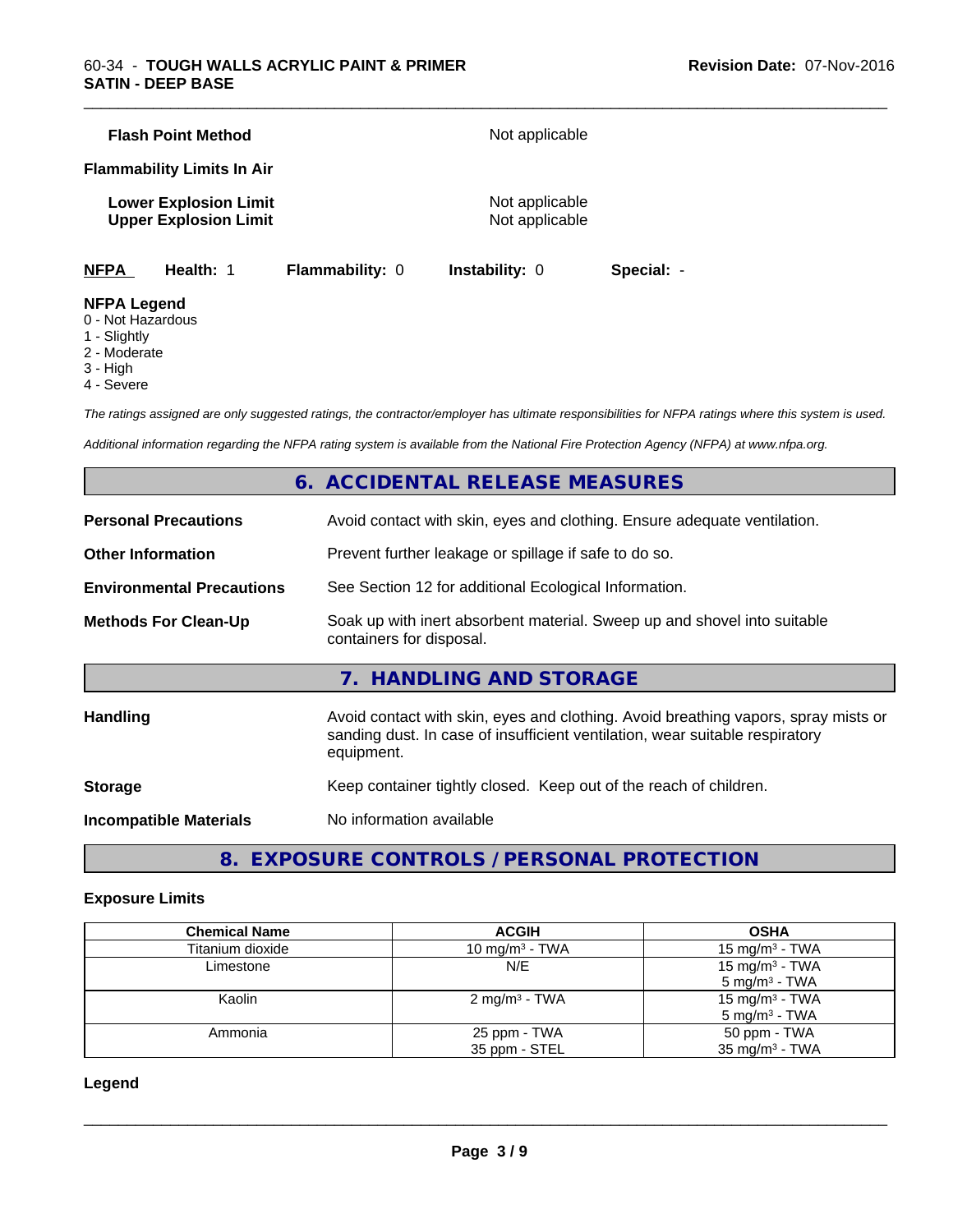#### 60-34 - **TOUGH WALLS ACRYLIC PAINT & PRIMER SATIN - DEEP BASE**

ACGIH - American Conference of Governmental Industrial Hygienists Exposure Limits OSHA - Occupational Safety & Health Administration Exposure Limits N/E - Not Established

| <b>Engineering Measures</b>          | Ensure adequate ventilation, especially in confined areas.                                                                          |
|--------------------------------------|-------------------------------------------------------------------------------------------------------------------------------------|
| <b>Personal Protective Equipment</b> |                                                                                                                                     |
| <b>Eye/Face Protection</b>           | Safety glasses with side-shields.                                                                                                   |
| <b>Skin Protection</b>               | Protective gloves and impervious clothing.                                                                                          |
| <b>Respiratory Protection</b>        | In case of insufficient ventilation wear suitable respiratory equipment.                                                            |
| <b>Hygiene Measures</b>              | Avoid contact with skin, eyes and clothing. Remove and wash contaminated<br>clothing before re-use. Wash thoroughly after handling. |

\_\_\_\_\_\_\_\_\_\_\_\_\_\_\_\_\_\_\_\_\_\_\_\_\_\_\_\_\_\_\_\_\_\_\_\_\_\_\_\_\_\_\_\_\_\_\_\_\_\_\_\_\_\_\_\_\_\_\_\_\_\_\_\_\_\_\_\_\_\_\_\_\_\_\_\_\_\_\_\_\_\_\_\_\_\_\_\_\_\_\_\_\_

## **9. PHYSICAL AND CHEMICAL PROPERTIES**

| Appearance                                     | liquid                   |
|------------------------------------------------|--------------------------|
| Odor                                           | little or no odor        |
| <b>Odor Threshold</b>                          | No information available |
| Density (Ibs/gal)                              | $9.7 - 10.1$             |
| <b>Specific Gravity</b>                        | $1.16 - 1.21$            |
| pH                                             | No information available |
| <b>Viscosity (cps)</b>                         | No information available |
| <b>Solubility</b>                              | No information available |
| <b>Water Solubility</b>                        | No information available |
| <b>Evaporation Rate</b>                        | No information available |
| <b>Vapor Pressure</b>                          | No information available |
| <b>Vapor Density</b>                           | No information available |
| Wt. % Solids                                   | $40 - 50$                |
| <b>Vol. % Solids</b>                           | $25 - 35$                |
| Wt. % Volatiles                                | $50 - 60$                |
| Vol. % Volatiles                               | $65 - 75$                |
| <b>VOC Regulatory Limit (g/L)</b>              | < 100                    |
| <b>Boiling Point (°F)</b>                      | 212                      |
| <b>Boiling Point (°C)</b>                      | 100                      |
| <b>Freezing Point (°F)</b>                     | 32                       |
| <b>Freezing Point (°C)</b>                     | $\Omega$                 |
| Flash Point (°F)                               | Not applicable           |
| Flash Point (°C)                               | Not applicable           |
| <b>Flash Point Method</b>                      | Not applicable           |
| <b>Flammability (solid, gas)</b>               | Not applicable           |
| <b>Upper Explosion Limit</b>                   | Not applicable           |
| <b>Lower Explosion Limit</b>                   | Not applicable           |
| <b>Autoignition Temperature (°F)</b>           | No information available |
| <b>Autoignition Temperature (°C)</b>           | No information available |
| Decomposition Temperature (°F)                 | No information available |
| Decomposition Temperature (°C)                 | No information available |
| <b>Partition Coefficient (n-octanol/water)</b> | No information available |

## **10. STABILITY AND REACTIVITY**

**Reactivity Not Applicable Not Applicable**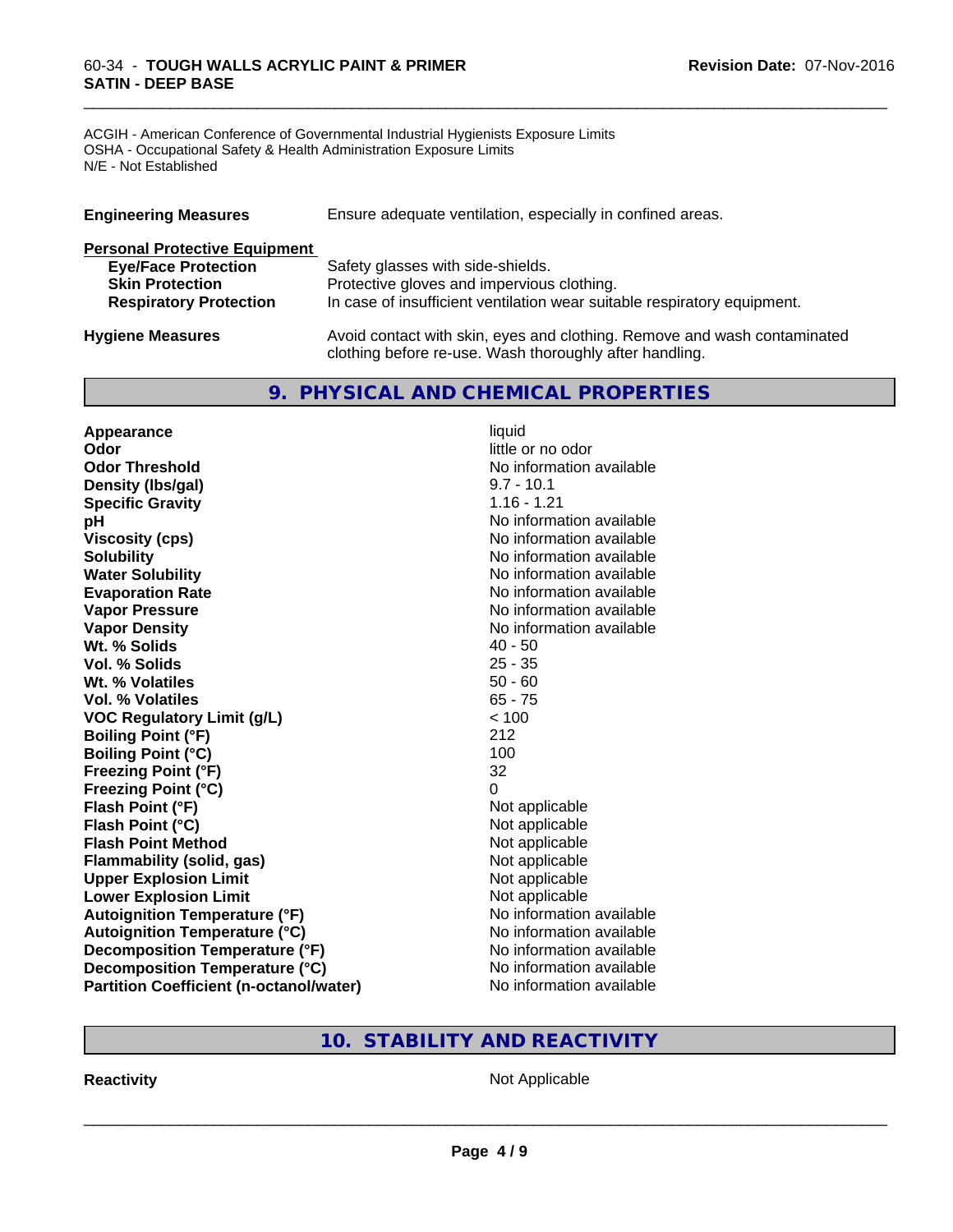| <b>Chemical Stability</b>                 | Stable under normal conditions.          |
|-------------------------------------------|------------------------------------------|
| <b>Conditions To Avoid</b>                | Prevent from freezing.                   |
| <b>Incompatible Materials</b>             | No materials to be especially mentioned. |
| <b>Hazardous Decomposition Products</b>   | None under normal use.                   |
| <b>Possibility Of Hazardous Reactions</b> | None under normal conditions of use.     |

## **11. TOXICOLOGICAL INFORMATION**

\_\_\_\_\_\_\_\_\_\_\_\_\_\_\_\_\_\_\_\_\_\_\_\_\_\_\_\_\_\_\_\_\_\_\_\_\_\_\_\_\_\_\_\_\_\_\_\_\_\_\_\_\_\_\_\_\_\_\_\_\_\_\_\_\_\_\_\_\_\_\_\_\_\_\_\_\_\_\_\_\_\_\_\_\_\_\_\_\_\_\_\_\_

| <b>Product Information</b>                                                                                                                                                                                                                                                                                                                   |                                                                                                                                                                                                                                                                                                                                                                                                                                                                                                                                                                                  |
|----------------------------------------------------------------------------------------------------------------------------------------------------------------------------------------------------------------------------------------------------------------------------------------------------------------------------------------------|----------------------------------------------------------------------------------------------------------------------------------------------------------------------------------------------------------------------------------------------------------------------------------------------------------------------------------------------------------------------------------------------------------------------------------------------------------------------------------------------------------------------------------------------------------------------------------|
| Information on likely routes of exposure                                                                                                                                                                                                                                                                                                     |                                                                                                                                                                                                                                                                                                                                                                                                                                                                                                                                                                                  |
| <b>Principal Routes of Exposure</b>                                                                                                                                                                                                                                                                                                          | Eye contact, skin contact and inhalation.                                                                                                                                                                                                                                                                                                                                                                                                                                                                                                                                        |
| <b>Acute Toxicity</b>                                                                                                                                                                                                                                                                                                                        |                                                                                                                                                                                                                                                                                                                                                                                                                                                                                                                                                                                  |
| <b>Product Information</b>                                                                                                                                                                                                                                                                                                                   | No information available                                                                                                                                                                                                                                                                                                                                                                                                                                                                                                                                                         |
| Information on toxicological effects                                                                                                                                                                                                                                                                                                         |                                                                                                                                                                                                                                                                                                                                                                                                                                                                                                                                                                                  |
| <b>Symptoms</b>                                                                                                                                                                                                                                                                                                                              | No information available                                                                                                                                                                                                                                                                                                                                                                                                                                                                                                                                                         |
|                                                                                                                                                                                                                                                                                                                                              | Delayed and immediate effects as well as chronic effects from short and long-term exposure                                                                                                                                                                                                                                                                                                                                                                                                                                                                                       |
| Eye contact<br><b>Skin contact</b><br><b>Inhalation</b><br>Ingestion<br>Sensitization:<br><b>Neurological Effects</b><br><b>Mutagenic Effects</b><br><b>Reproductive Effects</b><br><b>Developmental Effects</b><br><b>Target Organ Effects</b><br><b>STOT - single exposure</b><br><b>STOT - repeated exposure</b><br>Other adverse effects | May cause slight irritation.<br>Substance may cause slight skin irritation. Prolonged or repeated contact may dry<br>skin and cause irritation.<br>May cause irritation of respiratory tract.<br>Ingestion may cause gastrointestinal irritation, nausea, vomiting and diarrhea.<br>No information available<br>No information available.<br>No information available.<br>No information available.<br>No information available.<br>No information available.<br>No information available.<br>No information available.<br>No information available.<br>No information available |
| <b>Aspiration Hazard</b><br><b>Numerical measures of toxicity</b>                                                                                                                                                                                                                                                                            |                                                                                                                                                                                                                                                                                                                                                                                                                                                                                                                                                                                  |
|                                                                                                                                                                                                                                                                                                                                              | The following values are calculated based on chapter 3.1 of the GHS document                                                                                                                                                                                                                                                                                                                                                                                                                                                                                                     |
|                                                                                                                                                                                                                                                                                                                                              |                                                                                                                                                                                                                                                                                                                                                                                                                                                                                                                                                                                  |

| ATEmix (oral)                 | 92998 mg/kg  |
|-------------------------------|--------------|
| <b>ATEmix (dermal)</b>        | 703408 mg/kg |
| ATEmix (inhalation-dust/mist) | 473.1 ma/L   |

## **Component**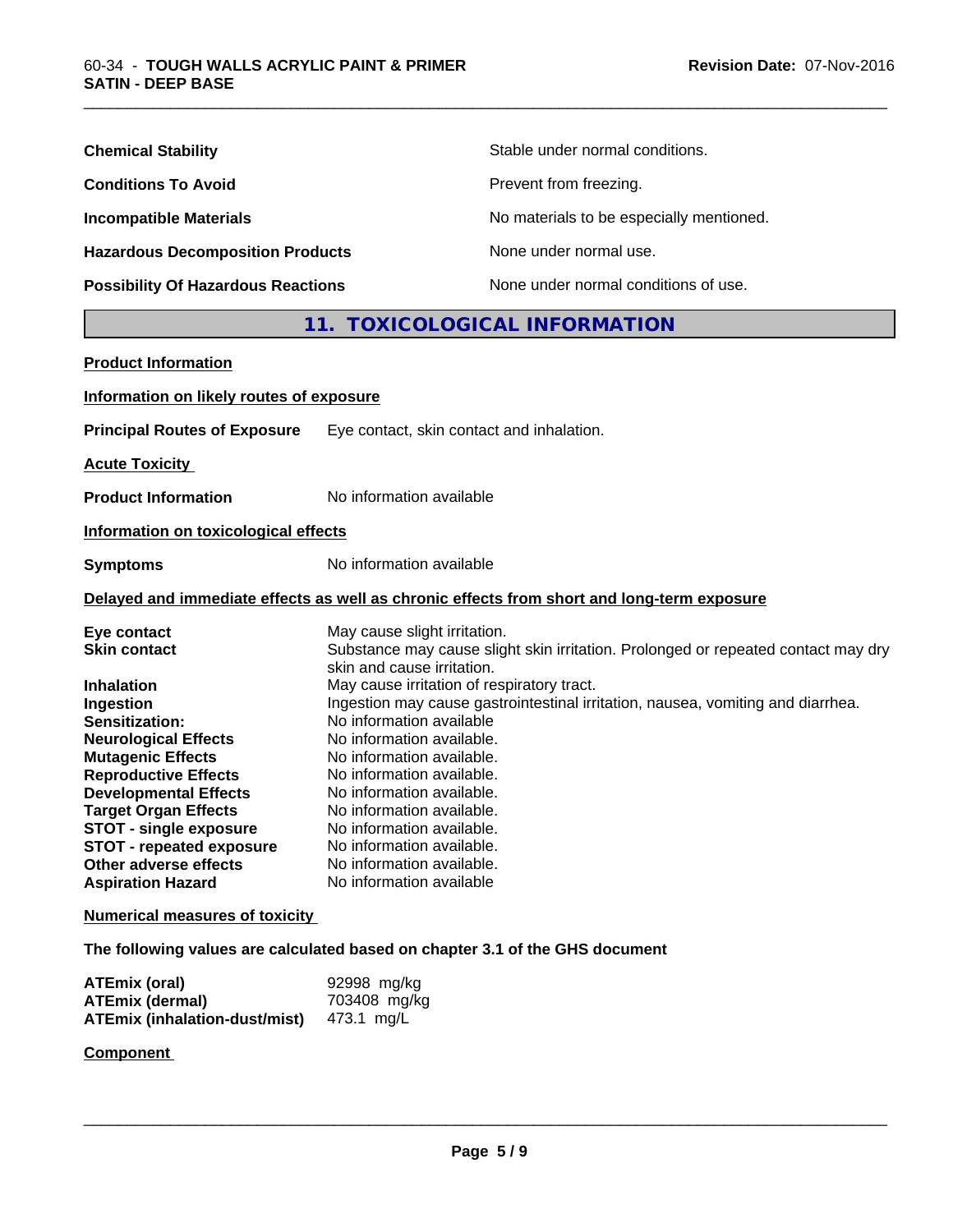Titanium dioxide LD50 Oral: > 10000 mg/kg (Rat) Kaolin LD50 Oral: > 5000 mg/kg (Rat) Ammonia LC50 Inhalation (Vapor): 2000 ppm (Rat, 4 hr.)

#### **Carcinogenicity**

*The information below indicateswhether each agency has listed any ingredient as a carcinogen:.*

| <b>Chemical Name</b> | <b>IARC</b>          | <b>NTP</b> | <b>OSHA Carcinogen</b> |
|----------------------|----------------------|------------|------------------------|
|                      | 2B<br>Possible Human |            | Listed                 |
| .<br>itanium dioxide | Carcinoɑen           |            |                        |

\_\_\_\_\_\_\_\_\_\_\_\_\_\_\_\_\_\_\_\_\_\_\_\_\_\_\_\_\_\_\_\_\_\_\_\_\_\_\_\_\_\_\_\_\_\_\_\_\_\_\_\_\_\_\_\_\_\_\_\_\_\_\_\_\_\_\_\_\_\_\_\_\_\_\_\_\_\_\_\_\_\_\_\_\_\_\_\_\_\_\_\_\_

• Although IARC has classified titanium dioxide as possibly carcinogenic to humans (2B), their summary concludes: "No significant exposure to titanium dioxide is thought to occur during the use of products in which titanium dioxide is bound to other materials, such as paint."

#### **Legend**

IARC - International Agency for Research on Cancer NTP - National Toxicity Program OSHA - Occupational Safety & Health Administration

**12. ECOLOGICAL INFORMATION**

### **Ecotoxicity Effects**

The environmental impact of this product has not been fully investigated.

#### **Product Information**

#### **Acute Toxicity to Fish**

No information available

#### **Acute Toxicity to Aquatic Invertebrates**

No information available

#### **Acute Toxicity to Aquatic Plants**

No information available

#### **Persistence / Degradability**

No information available.

#### **Bioaccumulation / Accumulation**

No information available.

#### **Mobility in Environmental Media**

No information available.

#### **Ozone**

No information available

#### **Component**

#### **Acute Toxicity to Fish**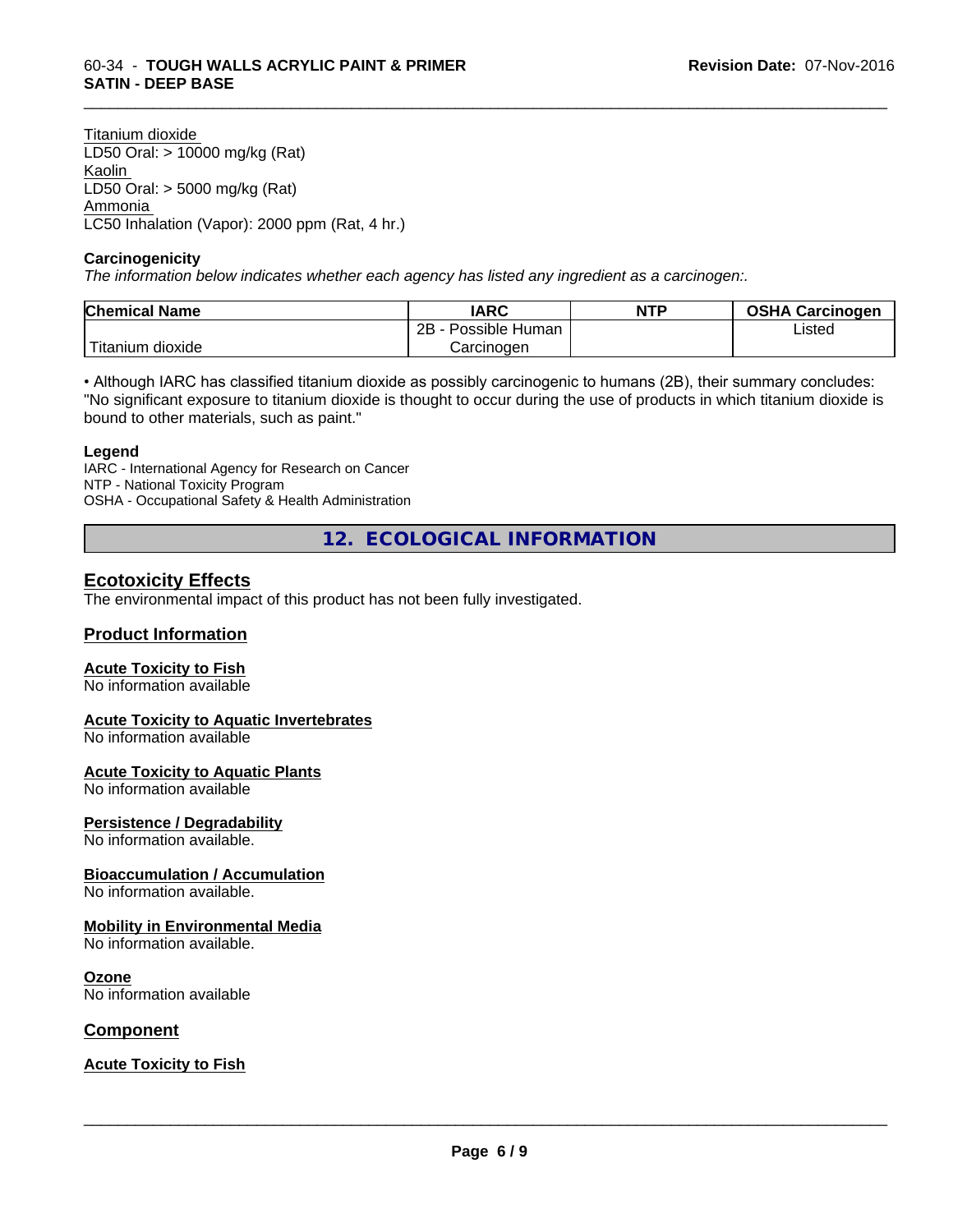#### Titanium dioxide

 $LC50:$  > 1000 mg/L (Fathead Minnow - 96 hr.)

#### **Acute Toxicity to Aquatic Invertebrates**

No information available

#### **Acute Toxicity to Aquatic Plants**

No information available

|                              | 13. DISPOSAL CONSIDERATIONS                                                                                                                                                                                               |
|------------------------------|---------------------------------------------------------------------------------------------------------------------------------------------------------------------------------------------------------------------------|
| <b>Waste Disposal Method</b> | Dispose of in accordance with federal, state, and local regulations. Local<br>requirements may vary, consult your sanitation department or state-designated<br>environmental protection agency for more disposal options. |
|                              | 14. TRANSPORT INFORMATION                                                                                                                                                                                                 |
| <b>DOT</b>                   | Not regulated                                                                                                                                                                                                             |
| <b>ICAO/IATA</b>             | Not regulated                                                                                                                                                                                                             |
| <b>IMDG / IMO</b>            | Not regulated                                                                                                                                                                                                             |
|                              | 15. REGULATORY INFORMATION                                                                                                                                                                                                |

\_\_\_\_\_\_\_\_\_\_\_\_\_\_\_\_\_\_\_\_\_\_\_\_\_\_\_\_\_\_\_\_\_\_\_\_\_\_\_\_\_\_\_\_\_\_\_\_\_\_\_\_\_\_\_\_\_\_\_\_\_\_\_\_\_\_\_\_\_\_\_\_\_\_\_\_\_\_\_\_\_\_\_\_\_\_\_\_\_\_\_\_\_

#### **International Inventories**

| <b>TSCA: United States</b> | Yes - All components are listed or exempt. |
|----------------------------|--------------------------------------------|
| <b>DSL: Canada</b>         | Yes - All components are listed or exempt. |

## **Federal Regulations**

#### **SARA 311/312 hazardous categorization**

| No |
|----|
| Nο |
| No |
| Nο |
| N٥ |
|    |

#### **SARA 313**

Section 313 of Title III of the Superfund Amendments and Reauthorization Act of 1986 (SARA). This product contains a chemical or chemicals which are subject to the reporting requirements of the Act and Title 40 of the Code of Federal Regulations, Part 372:

*None*

#### **Clean Air Act,Section 112 Hazardous Air Pollutants (HAPs) (see 40 CFR 61)**

This product contains the following HAPs:

*None*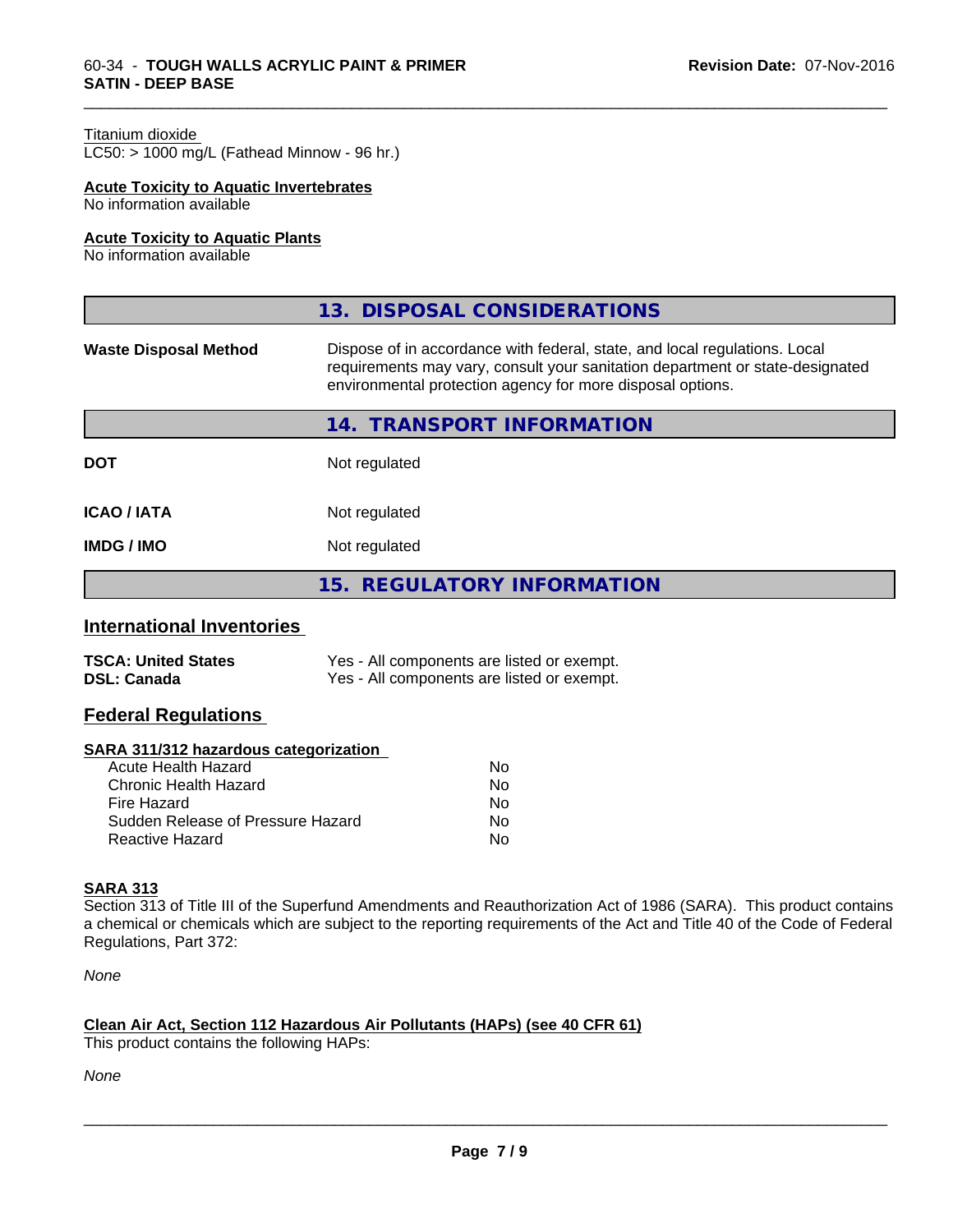#### **State Regulations**

#### **California Proposition 65**

This product may contain small amounts of materials known to the state of California to cause cancer or reproductive *harm.*

\_\_\_\_\_\_\_\_\_\_\_\_\_\_\_\_\_\_\_\_\_\_\_\_\_\_\_\_\_\_\_\_\_\_\_\_\_\_\_\_\_\_\_\_\_\_\_\_\_\_\_\_\_\_\_\_\_\_\_\_\_\_\_\_\_\_\_\_\_\_\_\_\_\_\_\_\_\_\_\_\_\_\_\_\_\_\_\_\_\_\_\_\_

#### **State Right-to-Know**

| <b>Chemical Name</b> | <b>Massachusetts</b> | <b>New Jersey</b> | Pennsylvania |
|----------------------|----------------------|-------------------|--------------|
| Titanium dioxide     |                      |                   |              |
| Limestone            |                      |                   |              |
| Kaolin               |                      |                   |              |
| Ammonia              |                      |                   |              |

#### **Legend**

X - Listed

## **16. OTHER INFORMATION**

**HMIS** - **Health:** 1 **Flammability:** 0 **Reactivity:** 0 **PPE:** -

| HMIS -             | Health: 1 | <b>Flammability: 0</b> |  |
|--------------------|-----------|------------------------|--|
| <b>HMIS Legend</b> |           |                        |  |
| 0 - Minimal Hazard |           |                        |  |

- 1 Slight Hazard
- 2 Moderate Hazard
- 3 Serious Hazard
- 4 Severe Hazard
- Chronic Hazard

X - Consult your supervisor or S.O.P. for "Special" handling instructions.

*Note: The PPE rating has intentionally been left blank. Choose appropriate PPE that will protect employees from the hazards the material will present under the actual normal conditions of use.*

*Caution: HMISÒ ratings are based on a 0-4 rating scale, with 0 representing minimal hazards or risks, and 4 representing significant hazards or risks. Although HMISÒ ratings are not required on MSDSs under 29 CFR 1910.1200, the preparer, has chosen to provide them. HMISÒ ratings are to be used only in conjunction with a fully implemented HMISÒ program by workers who have received appropriate HMISÒ training. HMISÒ is a registered trade and service mark of the NPCA. HMISÒ materials may be purchased exclusively from J. J. Keller (800) 327-6868.*

**WARNING!** If you scrape, sand, or remove old paint, you may release lead dust. LEAD IS TOXIC. EXPOSURE TO LEAD DUST CAN CAUSE SERIOUS ILLNESS, SUCH AS BRAIN DAMAGE, ESPECIALLY IN CHILDREN. PREGNANT WOMEN SHOULD ALSO AVOID EXPOSURE.Wear a NIOSH approved respirator to control lead exposure. Clean up carefully with a HEPA vacuum and a wet mop. Before you start, find out how to protect yourself and your family by contacting the National Lead Information Hotline at 1-800-424-LEAD or log on to www.epa.gov/lead.

| <b>Prepared By</b>    | <b>Product Stewardship Department</b><br>Benjamin Moore & Co.<br>101 Paragon Drive<br>Montvale, NJ 07645<br>855-724-6802 |  |
|-----------------------|--------------------------------------------------------------------------------------------------------------------------|--|
| <b>Revision Date:</b> | 07-Nov-2016                                                                                                              |  |